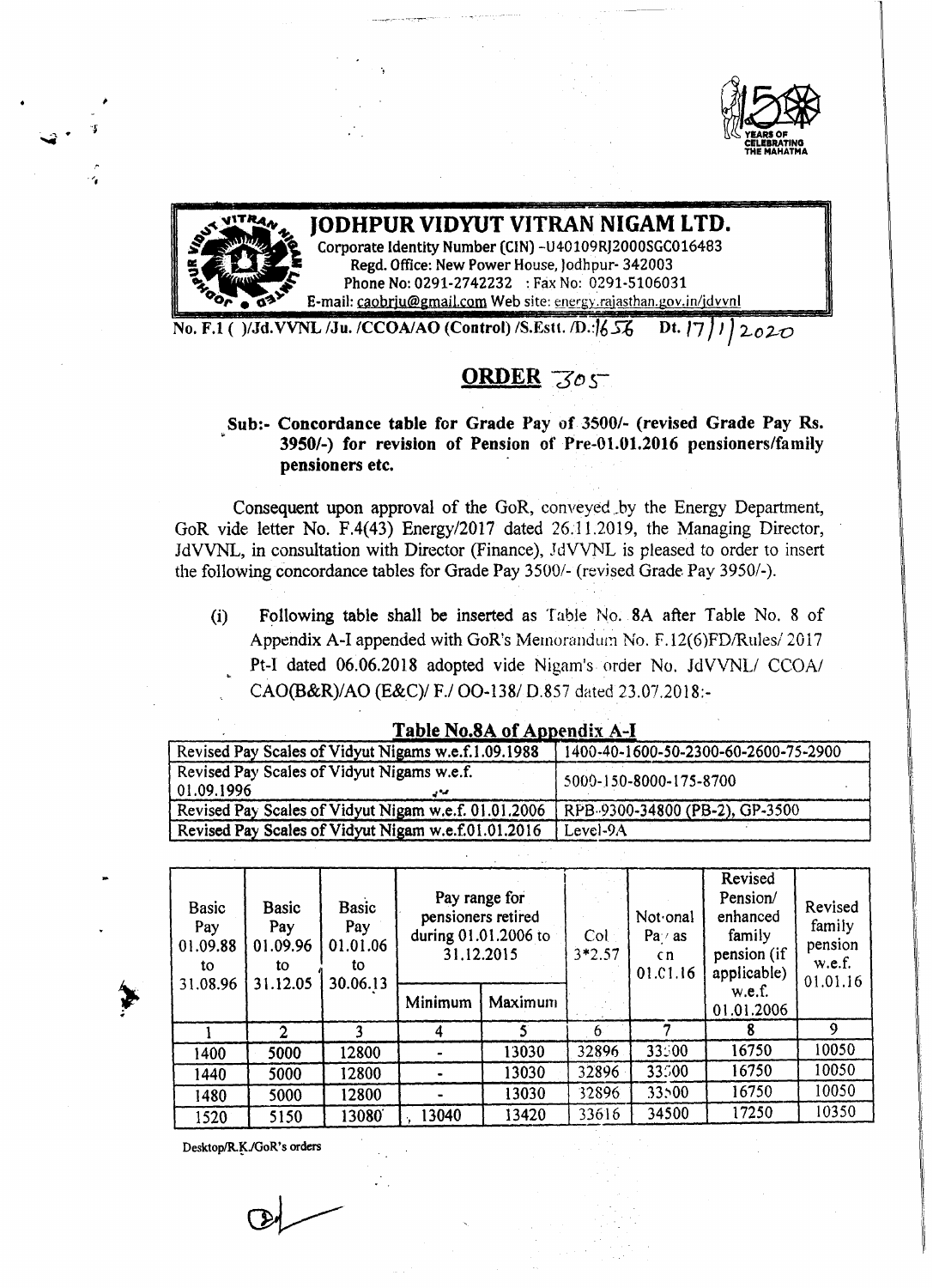

 $\overline{a}$ 

| 1560 | 5150                   | 13080 | 13040 | 13420  | 33616  | 34500 | 17250 | 10350 |
|------|------------------------|-------|-------|--------|--------|-------|-------|-------|
| 1600 | 5150                   | 13080 | 13040 | 13420  | 33616  | 34500 | 17250 | 10350 |
| 1650 | 5300                   | 13360 | 13040 | 13420  | 34335  | 34500 | 17250 | 10350 |
| 1700 | 5300                   | 13360 | 13040 | 13420  | 34335  | 34500 | 17250 | 10350 |
| 1750 | 5450                   | 13640 | 13430 | 13810  | 35055  | 35500 | 17750 | 10650 |
| 1800 | 5600                   | 13920 | 13820 | 14240  | 35774  | 36600 | 18300 | 10980 |
| 1850 | 5750                   | 14200 | 13820 | 14240  | 36494  | 35600 | 18300 | 10980 |
| 1900 | 5900                   | 14480 | 14250 | 14660  | 37214  | 37700 | 18850 | 11310 |
| 1950 | 6050                   | 14760 | 14670 | 15090  | 37933  | 33800 | 19400 | 11640 |
| 2000 | 6200                   | 15040 | 14670 | 15090  | 38653  | 33800 | 19400 | 11640 |
| 2050 | 6350                   | 15320 | 15100 | 15560  | 39372  | 40000 | 20000 | 12000 |
| 2100 | 6500                   | 15590 | 15570 | 16030  | 40066  | 4:200 | 20600 | 12360 |
| 2150 | 6650                   | 15870 | 15570 | 16030  | 40786  | 4 200 | 20600 | 12360 |
| 2200 | 6800                   | 16150 | 16040 | 16490  | 41506  | 42400 | 21200 | 12720 |
| 2250 | 6950                   | 16430 | 16040 | 16490  | 42225  | 42400 | 21200 | 12720 |
| 2300 | 7100                   | 16710 | 16500 | 17000  | 42945  | 43700 | 21850 | 13110 |
| 2360 | 7250                   | 16990 | 16500 | 17000  | 43664  | 4.700 | 21850 | 13110 |
| 2420 | 7400                   | 17270 | 17010 | 17500  | 44384  | 45000 | 22500 | 13500 |
| 2480 | 7550                   | 17550 | 17510 | 18050  | 45104  | 46400 | 23200 | 13920 |
| 2540 | 7700                   | 17830 | 17510 | 18050  | 45823  | 46400 | 23200 | 13920 |
| 2600 | 7850                   | 18110 | 18060 | 18590  | 46543  | 47800 | 23900 | 14340 |
|      | 8000                   | 18380 | 18060 | 18590  | 47237  | 47800 | 23900 | 14340 |
| 2675 | 8175                   | 18710 | 18600 | 19140  | 48085  | 49200 | 24600 | 14760 |
| 2750 | 8350                   | 19040 | 18600 | 19140  | 48933  | 49200 | 24600 | 14760 |
| 2825 | 8525                   | 19360 | 19150 | 19720  | 49755. | 50700 | 25350 | 15210 |
|      | 8700                   | 19690 | 19150 | 19720  | 50603  | 50700 | 25350 | 15210 |
| 2900 | $8700 +$<br>$42/- P.P$ | 19690 | 19150 | 19720  | 50603  | 50700 | 25350 | 15210 |
|      |                        |       | 19730 | 20310  |        | 52200 | 26100 | 15660 |
| ۰    |                        |       | 20320 | 20930  |        | 53800 | 26900 | 16140 |
|      |                        |       | 20940 | 21550  |        | 55400 | 27700 | 16620 |
|      |                        |       | 21560 | 22210  |        | 57100 | 28550 | 17130 |
|      |                        |       | 22220 | 22870. |        | 58800 | 29400 | 17640 |
|      |                        |       | 22880 | 23570  |        | 60600 | 30300 | 18180 |
|      |                        |       | 23580 | 24280  |        | 62400 | 31200 | 18720 |
|      |                        |       | 24290 | 25010  |        | 64300 | 32150 | 19290 |
|      |                        |       | 25020 | 25750  |        | 66200 | 33100 | 19860 |
|      |                        |       | 25760 | 26530  |        | 68200 | 34100 | 20460 |
|      |                        |       | 26540 | 27310  |        | 70200 | 35100 | 21060 |
|      |                        |       | 27320 | 28130  |        | 72300 | 36150 | 21690 |
|      |                        |       | 28140 | 28980  |        | 74500 | 37250 | 22350 |
|      |                        |       | 28990 | 29840  |        | 76700 | 38350 | 23010 |
|      |                        |       | 29850 | 30730  |        | 79000 | 39500 | 23700 |
|      |                        |       | 30740 | 31670  |        | 81400 | 40700 | 24420 |
|      |                        |       | 31680 | 32600  |        | 83800 | 41900 | 25140 |
|      |                        |       | 32610 | 33570  |        | 86300 | 43150 | 25890 |

l.

Desktop/R.K./GoR's orders

 $\hat{\phi}^{\star}$ 

 $\boldsymbol{\gamma}$ 

 $\mathcal G$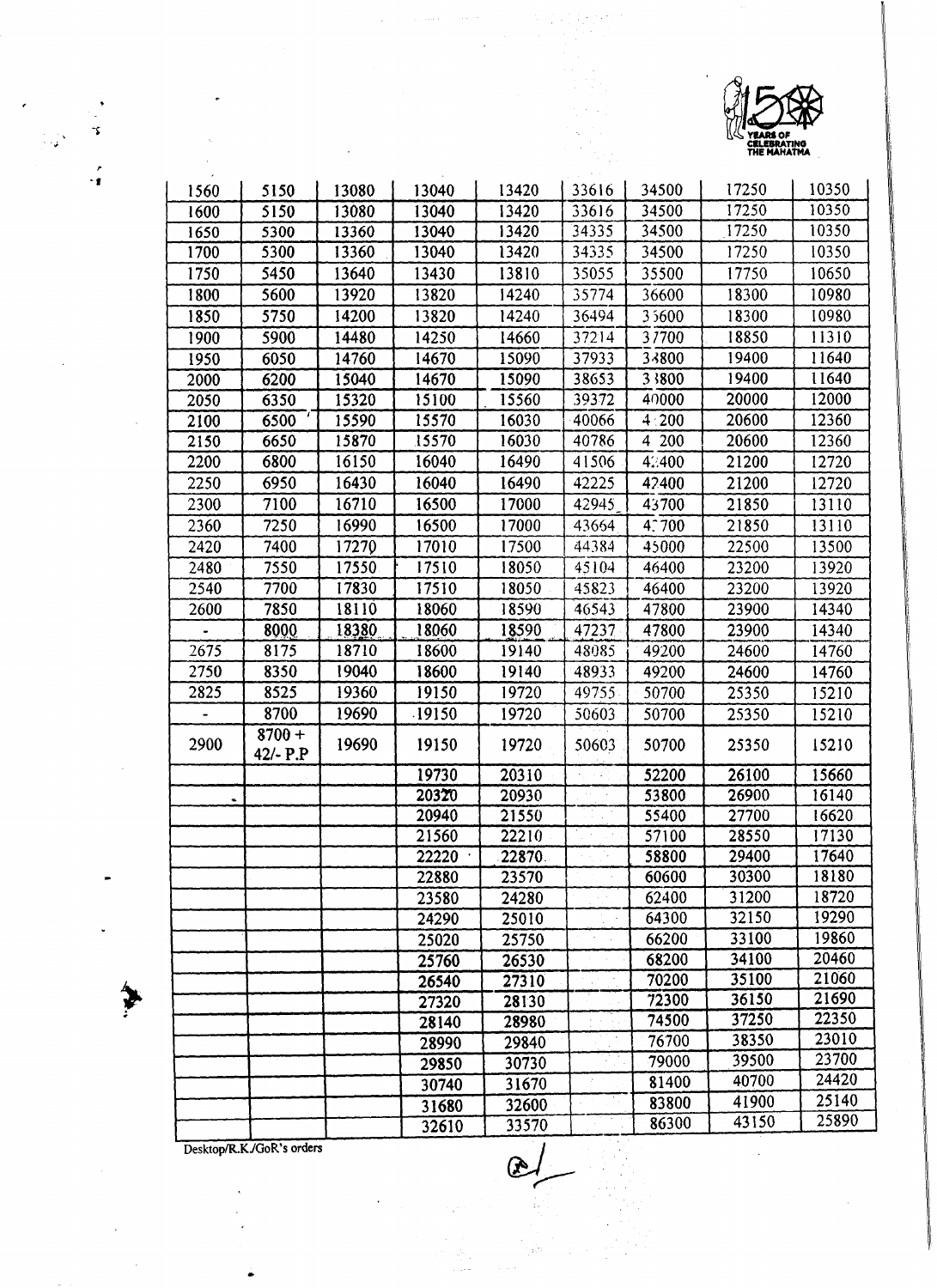

| 33580 | 34590 | 88900 | 44450 | 26670 |
|-------|-------|-------|-------|-------|
| 34600 | 35640 | 91600 | 45800 | 27480 |
| 35650 | 36690 | 94300 | 47150 | 28290 |

(ii) Following table shall be inserted as Table No. 9A after Table No. 9 of Appendix-C appended with GoR's Memorandum No. F.12(6)FD/ Rules/ 2017 Pt-I dated 06.06.2018 adopted vide Nigam's order No. JdVVNL/ CCOA/ CAO(B&R)/AO (E&C)/ F./ OO-138/ D.857 dated 23.07.2018:-

| Revised Pay Sceles of Vidyut Nigams w.e.f.1.07.2013<br>RPB-PB-2 9300-34800, GP-3950 |                                                                        |            |                     |          |                       |                                                                          |                                  |  |
|-------------------------------------------------------------------------------------|------------------------------------------------------------------------|------------|---------------------|----------|-----------------------|--------------------------------------------------------------------------|----------------------------------|--|
| Revised Pay Scales of Vidyut Nigams w.e.f.1.01.2016<br>Level-10A                    |                                                                        |            |                     |          |                       |                                                                          |                                  |  |
|                                                                                     |                                                                        |            |                     |          |                       |                                                                          |                                  |  |
| <b>Basic Pay</b><br>01.07.2013<br>to                                                | Pay range for pensioners<br>retired during 01.07.2013<br>to 31.12.2015 |            | Col<br>$1*2.57$     |          | Notional<br>Pay as on | Revised Pension/<br>enhanced family<br>pension (if<br>applicable) w.e.f. | Revised family<br>pension w.e.f. |  |
| 31.12.2015                                                                          | Minimum                                                                | Maximum    |                     | 01.01.16 |                       | 01.01.2006                                                               | 01.01.16                         |  |
| 1                                                                                   | $\overline{\mathbf{c}}$                                                | 3          | $\overline{\bf{4}}$ | 5        |                       | 6                                                                        | $\overline{7}$                   |  |
| 13250                                                                               |                                                                        | 13500      | 34053               | 34700    |                       | 17350                                                                    | 10410                            |  |
| 13650                                                                               | 13510                                                                  | 13890      | 35081               | 35700    |                       | 17850                                                                    | 10710                            |  |
| 14060                                                                               | 13900                                                                  | 14310      | 36134               | 36800    |                       | 18400                                                                    | 11040                            |  |
| 14490                                                                               | 14320                                                                  | 14740      | 37239               | 37900    |                       | 18950                                                                    | 11370                            |  |
| 14930                                                                               | 14750                                                                  | 15170      | 38370               | 39000    |                       | 19500                                                                    | 11700                            |  |
| 15380                                                                               | 15180                                                                  | 15640      | 39527               | 40200    |                       | 20100                                                                    | 12060                            |  |
| 15850                                                                               | 15650                                                                  | 16100      | 40735               | 41400    |                       | 20700                                                                    | 12420                            |  |
| 16330                                                                               | 16110                                                                  | 16570      | 41968               | 42600    |                       | 21300                                                                    | 12780                            |  |
| 16820                                                                               | 16580                                                                  | 17080      | 43227               | 43900    |                       | 21950                                                                    | 13170                            |  |
| 17330                                                                               | 17090                                                                  | 17580<br>ᆟ | 44538               | 45200    |                       | 22600                                                                    | 13560                            |  |
| 17850                                                                               | 17590                                                                  | 18130      | 45875               | 46600    |                       | 23300                                                                    | 13980                            |  |
| 18390                                                                               | 18140                                                                  | 18670      | 47262               | 48000    |                       | 24000                                                                    | 14400                            |  |
| 18950                                                                               | 18680                                                                  | 19220      | 48702               | 49400    |                       | 24700                                                                    | 14820                            |  |
| 19520                                                                               | 19230                                                                  | 19800      | 50166               | 50900    |                       | $25 - 50$                                                                | 15270                            |  |
| 20110                                                                               | 19810                                                                  | 20380      | 51683               | 52400    |                       | 26200                                                                    | 15720                            |  |
| 20720                                                                               | 20390                                                                  | 21010      | 53250               | 54000    |                       | 27000                                                                    | 16200                            |  |
| 21350.                                                                              | 21020                                                                  | 21630      | 54870               | 55600    |                       | 27800                                                                    | 16680                            |  |
| 22000                                                                               | 21640                                                                  | 22290      | 56540               | 57300    |                       | 28650                                                                    | 17190                            |  |
| 22660                                                                               | 22300                                                                  | 22950      | 58236               | 59000    |                       | 29500                                                                    | 17700                            |  |
| 23340                                                                               | 22960                                                                  | 23650      | 59984               | 60800    |                       | 30400                                                                    | 18240                            |  |
| 24050                                                                               | 23660                                                                  | 24350      | 61809               | 62600    |                       | 31300                                                                    | 18780                            |  |
| 24780                                                                               | 24360                                                                  | 25090      | 63685               | 64500    |                       | 32250                                                                    | 19350                            |  |
| 25530                                                                               | 25100                                                                  | 25830      | 65612               | 66400    |                       | 33200                                                                    | 19920                            |  |
| 26300                                                                               | 25840                                                                  | 26610      | 67591               | 68400    |                       | 34200                                                                    | 20520                            |  |
| 27090                                                                               | 26620                                                                  | 27430      | 69621               | 70500    |                       | 35250                                                                    | 21150                            |  |
| 27910                                                                               | 27440                                                                  | 28240      | 71729               | 72600    |                       | 36300                                                                    | 21780                            |  |

## Table No. 9A of Appendix C

Desktop/R.K./GoR's orders l.

 $\boldsymbol{\Lambda}$ 

≫∿્ર